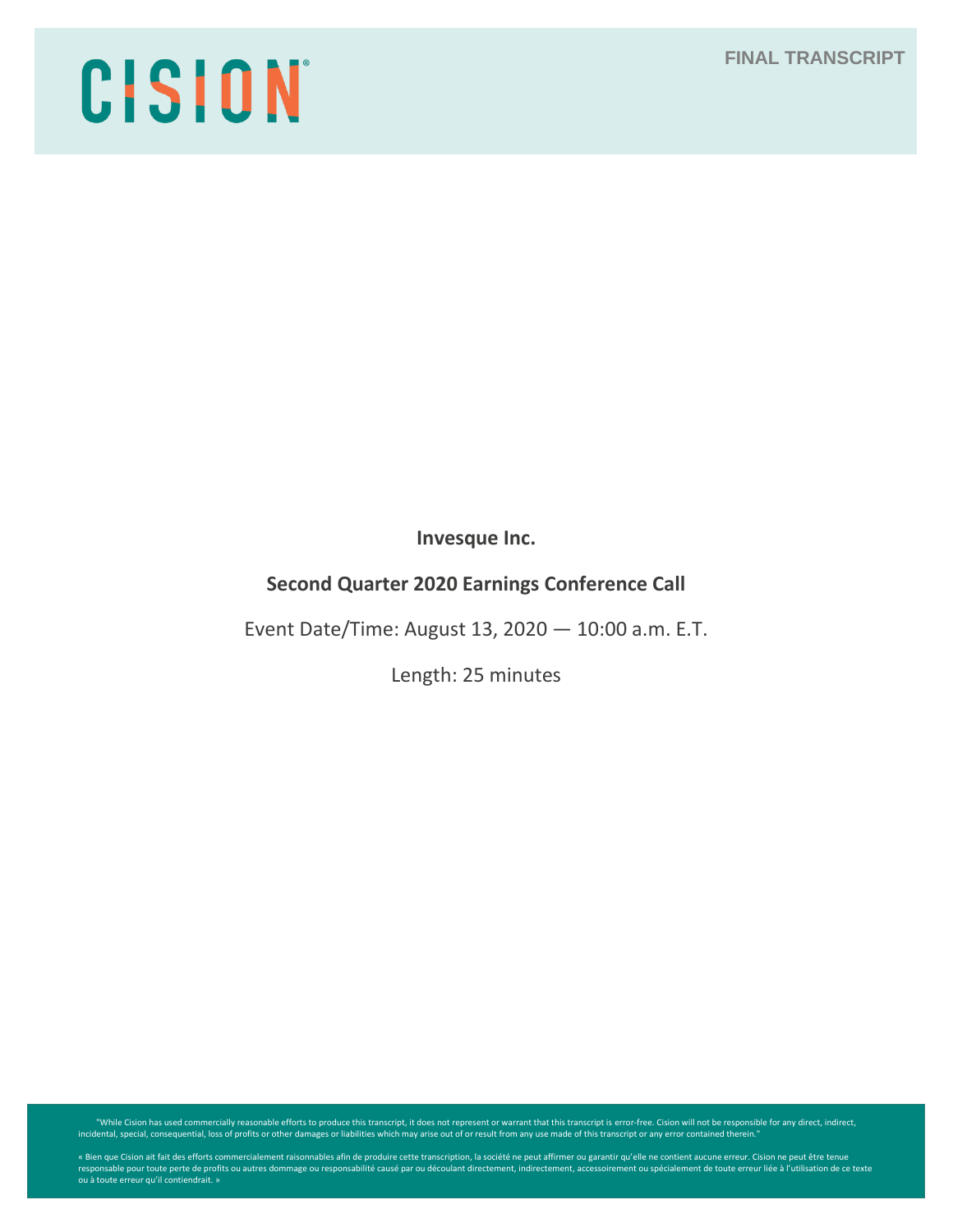## **CORPORATE PARTICIPANTS**

**Scott Higgs** *Invesque Inc. — Chief Financial Officer*

**Scott White** *Invesque Inc. — Chairman and Chief Executive Officer*

**Adlai Chester** *Invesque Inc. — Chief Investment Officer*

## **CONFERENCE CALL PARTICIPANTS**

**Sriram Sheraz** *BMO — Analyst*

**Chris Couprie** *CIBC — Analyst*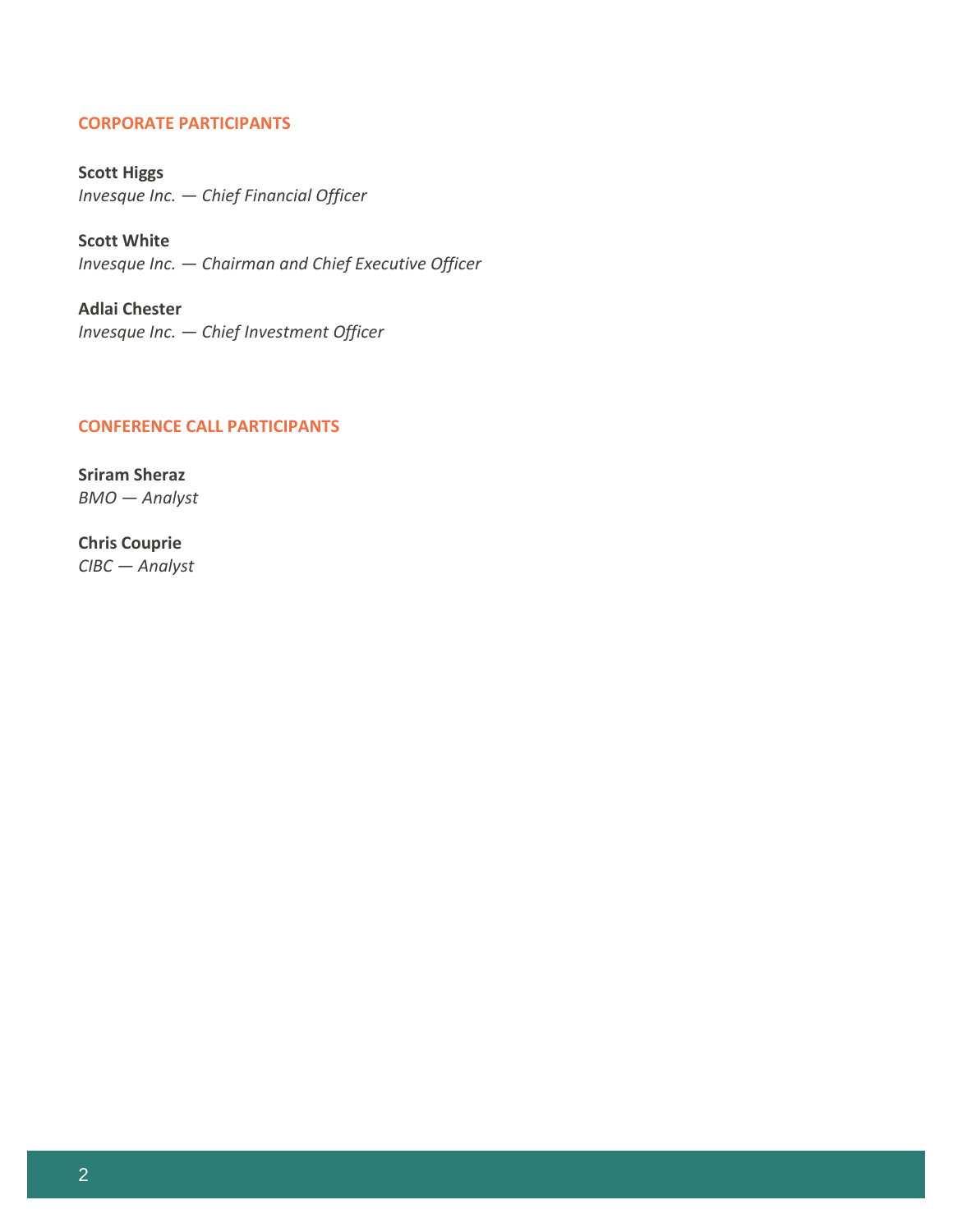#### **PRESENTATION**

#### **Operator**

Good morning, ladies and gentlemen, and welcome to Invesque's second quarter 2020 earnings conference call.

I will now turn the call over to Scott Higgs, Chief Financial Officer. Please go ahead, Mr. Higgs.

**Scott Higgs** — Chief Financial Officer, Invesque Inc.

Thank you, Amy. Good morning, everyone, and thanks for joining the call. With me today are Scott White, our Chairman and Chief Executive Officer; and Adlai Chester, our Chief Investment Officer.

Scott will start things off discussing some colour around the industry and the ongoing COVID-19 impact to our portfolio. I will then cover our financial results and Adlai will review our portfolio performance and some strategic portfolio management efforts before opening the call up for Q&A.

The second quarter 2020 earnings release, financial statements, and MD&A are available on our website, and a replay of this call will be available from 12:45 p.m. Eastern Time today until 11:59 p.m. Eastern Time on August 20th.

Before we get started, please be reminded that today's call may include forward-looking statements regarding our future operations. Such statements involve known and unknown risks and uncertainties that may cause actual results to differ materially from those expressed or implied today. We have identified such factors in our news release and other public filings.

As we discuss our performance, please bear in mind that all amounts are in US dollars.

With that, I'll hand it over to Scott.

**Scott White** — Chairman and Chief Executive Officer, Invesque Inc.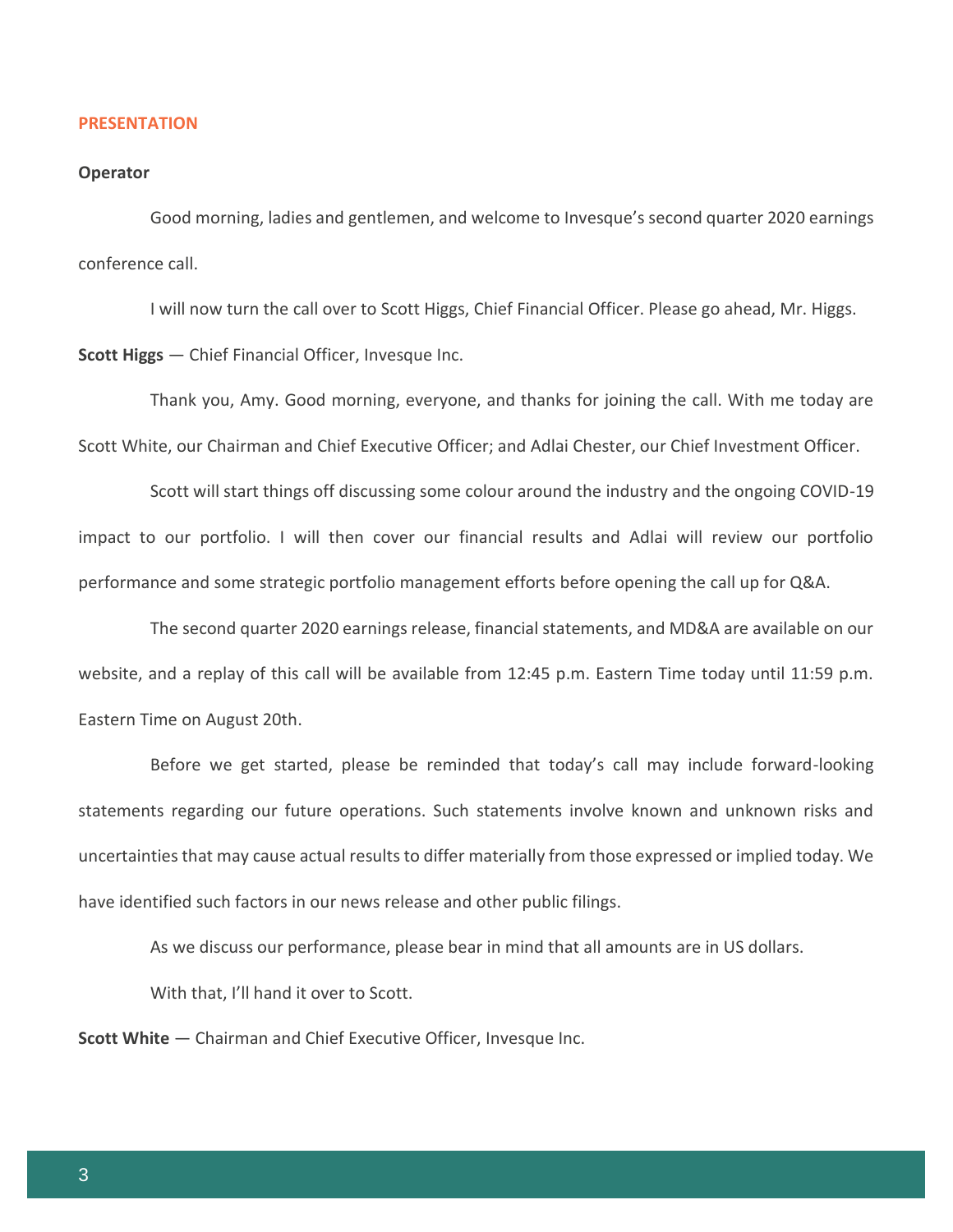Good morning, all. Thank you for joining our second quarter 2020 earnings call, and I hope everyone joining the call is safe and healthy.

When we last spoke in mid-May, we were two months into the COVID-19 pandemic and it continues to impact all of us, both personally and professionally.

Before diving in to discuss the quarter and our recent activities, I want to say thank you once again to our operating partners and frontline caregivers for their hard work and tireless commitment to keeping patients and residents safe over the last five months. All the positive videos and stories we have seen from our communities during these trying times have been truly inspiring, and we're grateful to be partnered with such dedicated operators.

We continue to focus on our 2020 asset management initiative to ensure we are maximizing profitability and enhancing the value of our assets. Our portfolio management plans are a continuation of our strategy of building a world-class portfolio with the right partner in each of our communities across our various business lines.

As you have seen in the last few quarters, we are proactively and thoughtfully replacing operators when we think there's a chance to enhance value. With that said, I am pleased to announce that we will be transitioning the property management and leasing services for our MOB portfolio to JLL.

When we entered the MOB business with the acquisition of Mohawk two years ago, we always had a vision of scaling and institutionalizing this platform. JLL is a world-renowned leader in property management services and will significantly expand our capabilities, and I will touch on more specifics around the transition to JLL later in the call.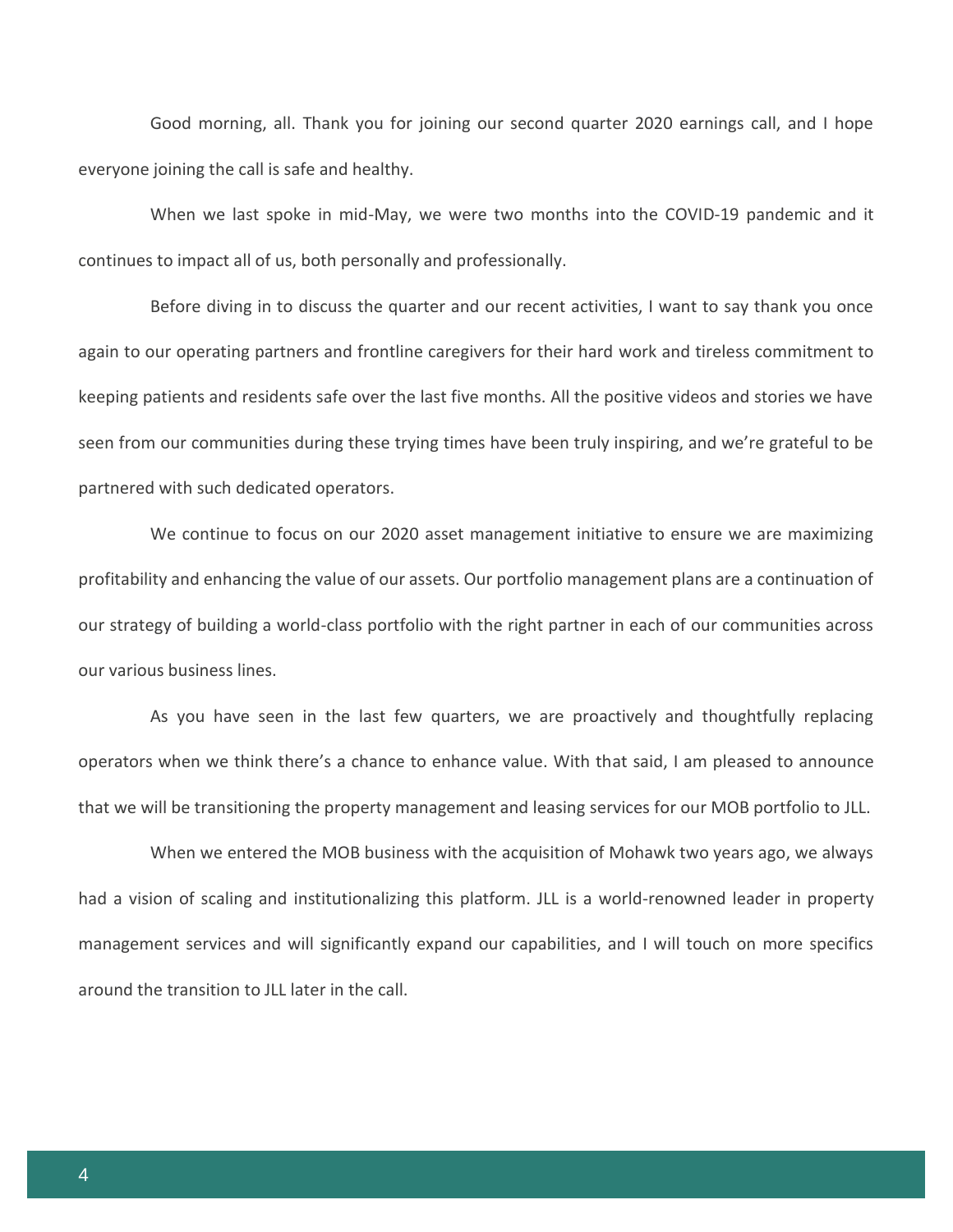Given the rapid changes in the market environment and elevated uncertainty around COVID-19, I'll focus my comments on what we're observing at the ground level within our portfolio and across the industry.

The COVID-19 pandemic continues to create a challenging operating environment for many of our partners. Like our publicly traded peers, we are not immune to the impacts of the virus on operations and financial performance. We remain in constant contact with our operators, and are pleased to report that we have seen significant decline in COVID-positive cases within our portfolio over the last 30 days. This trend has occurred despite many states beginning to reopen and continued increase of COVIDpositive cases across the United States.

Many of our operators that were impacted in April and May have now implemented phased reopening plans where they're able to conduct small group activities, dining, and family visitations, all under strict protocols to continue protecting residents and staff.

As of August 7th, 70 of our 106 seniors housing and skilled nursing assets have been impacted with positive COVID-19 cases in residents and/or staff. More importantly, as of August 7th, there are only 29 total patients or residents with COVID-19 being treated and quarantined in Invesque communities today. Considering the size of our portfolio of almost 11,000 beds, we are pleased to have so few active cases at the moment.

The community-level impact varies across our portfolio with very few positive cases today, which is a great improvement from where we were 90 days ago. The current rate of incidence in our portfolio is significantly below peak activity observed across the portfolio mid-May. This trend of moderation in active cases began in the first week of July and has remained steady since that time.

5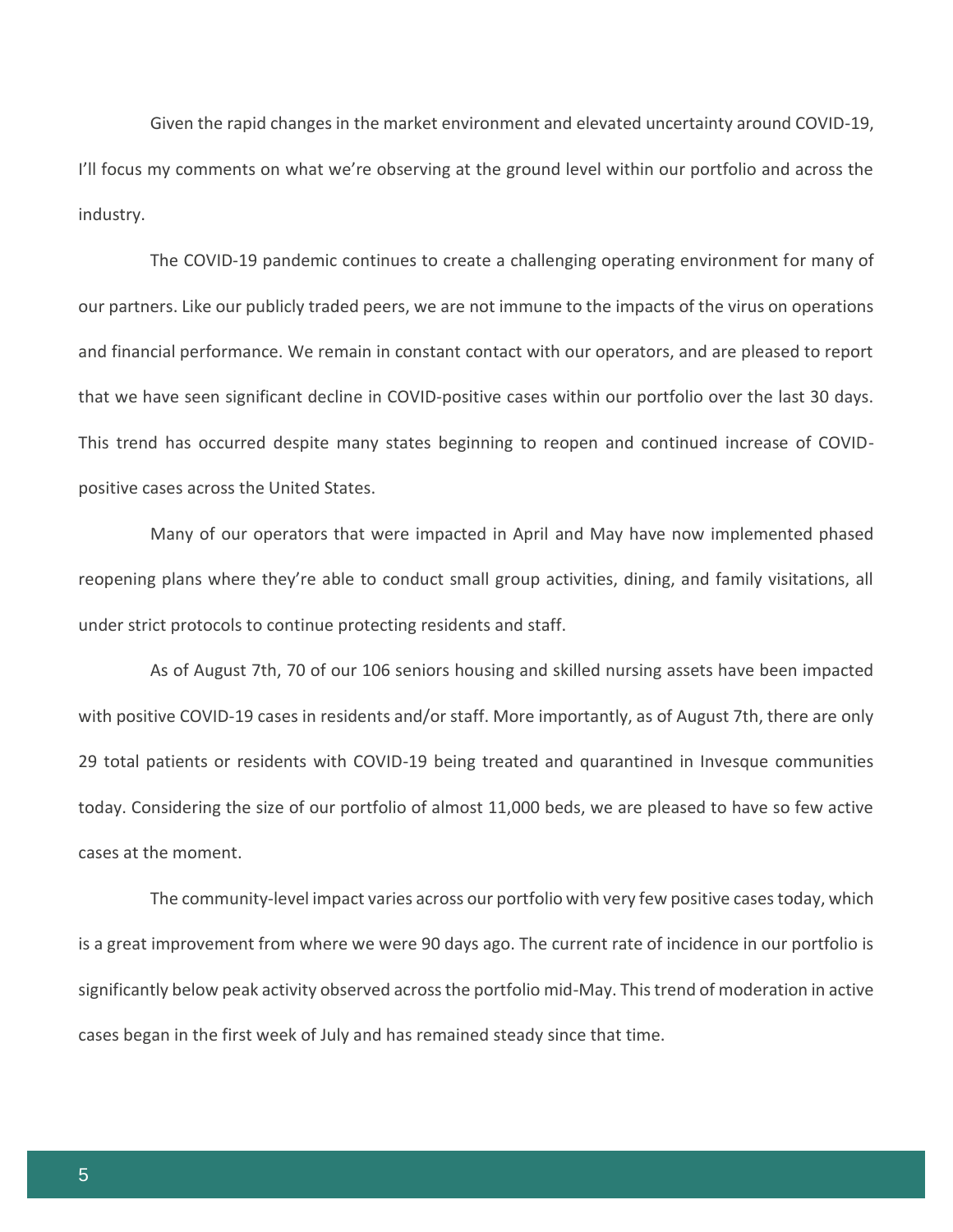One important thing to note is that the cases that are currently being observed in our skilled nursing facilities are generally direct admissions of COVID-19 patients from hospitals to improve capacity in local health systems and are being cared for in dedicated COVID-19 units

We continue to be extremely proud of our operators' effort navigating through this challenging time. We acknowledge we are not on the other side of this pandemic quite yet, but we are confident that our operators have implemented the necessary policies and procedures to continue taking the best possible care of their residents and staff during this time.

Our skilled nursing operators have received government funding relief under the CARES Act and we're happy to see that an additional \$5 billion was committed to this relief effort in late July. In addition, we were pleased to see that CMS has finalized the previously proposed rule to increase Medicare funding to nursing homes by \$750 million, or 2.2 percent for the 2021 fiscal year, which begins on October 1st of this year.

Although our senior housing operating partners have not received similar relief under the CARES Act to date, we are hopeful that industry trade associations and lobbying efforts will result in some federal relief in the coming months. We are encouraged that HHS has begun collecting data from seniors housing operators to evaluate the possibility of providing financial aid, and we've confirmed that our operators have participated in this data collection effort.

At the state level, we're encouraged by recent announcements of relief efforts where we have significant senior housing exposure. Virginia and Pennsylvania, two of our largest markets as a percentage of our NOI, both recently announced state funding relief for assisted living providers. While we do not have specific numbers yet from our operators in these states, we expect the relief payments will offset a substantial amount of the short-term COVID-related expenses they have incurred.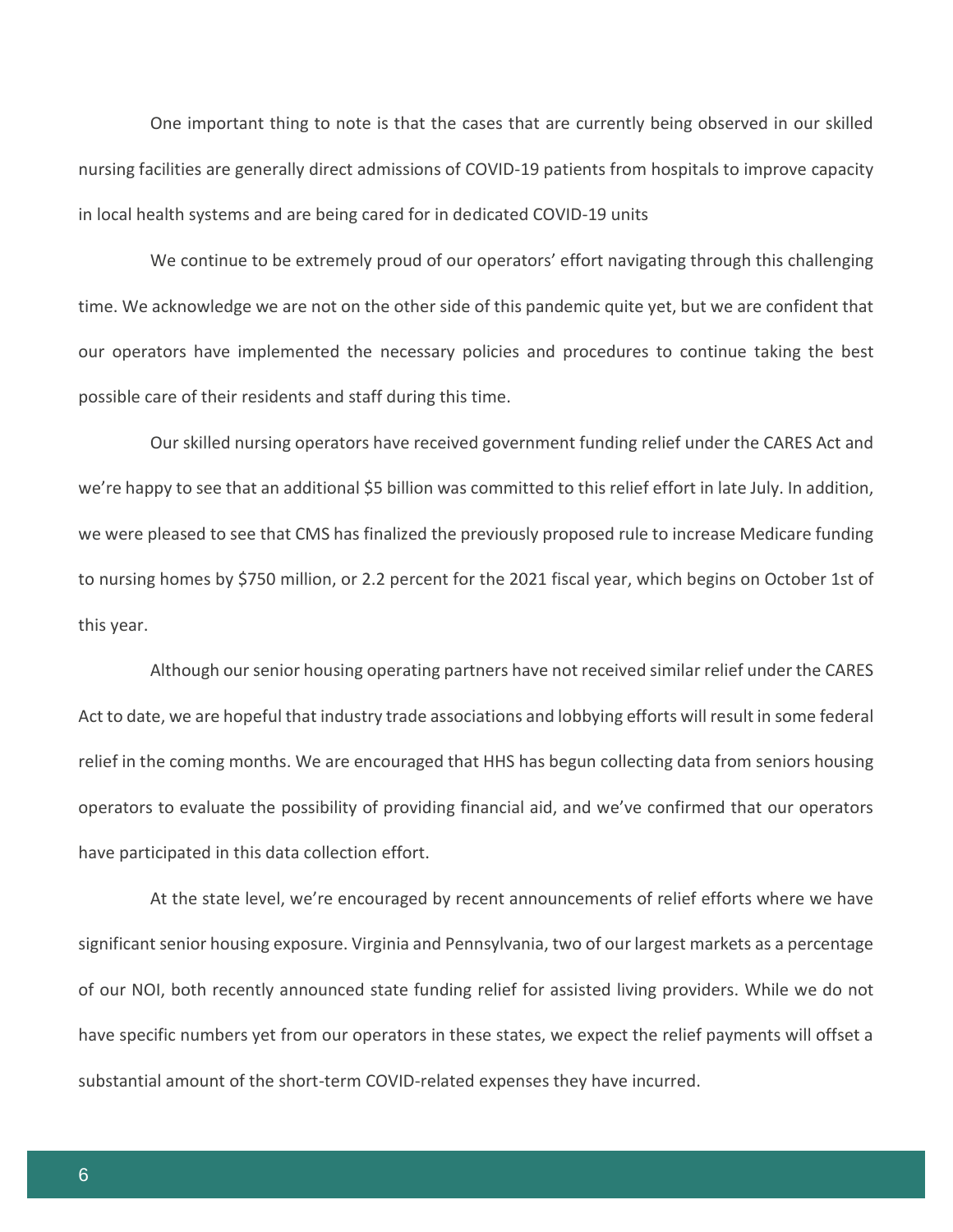Moving on to the Commonwealth vertical of our business, we are thrilled to see the Commonwealth acquisition and portfolio management efforts over the last year continue to strengthen our results. As a reminder, Commonwealth is our subsidiary seniors housing management and operating company and represents almost 25 percent of our forward-looking NOI. Our ownership of Commonwealth provides us unique insight into day-to-day financial and operating performance of one of the most sophisticated operators in the industry.

In the 20-asset Commonwealth portfolio we acquired last year saw a 660 basis points improvement in NOI on a quarter-over-quarter basis, despite a 220 basis points dip in occupancy in the portfolio during that quarter. This is a function of pricing power and rate growth, with average daily rates increasing almost 200 basis points quarter over quarter and over 500 basis points on a year-over-year basis. The results are particularly impressive considering the ongoing pandemic.

In terms of census trends within the Commonwealth portfolio, we're very encouraged by the positive sales trends over the last six weeks, with occupancy up by roughly 100 basis points since the end of the second quarter.

In summary, we're encouraged by the results of our portfolio. Rent collections continue to be strong, our team continues to work productively from home, and our liquidity is in good shape as we look at our short-term obligations.

While sentiment towards seniors housing and skilled nursing will remain challenged in the short term, our regional secondary market focus with local sharpshooters has proven to be a sound strategy over the last few months. We will continue to focus on maximizing profitability and asset value within our portfolio for the balance of the year to strengthen our high-quality portfolio of real estate with our preferred partners.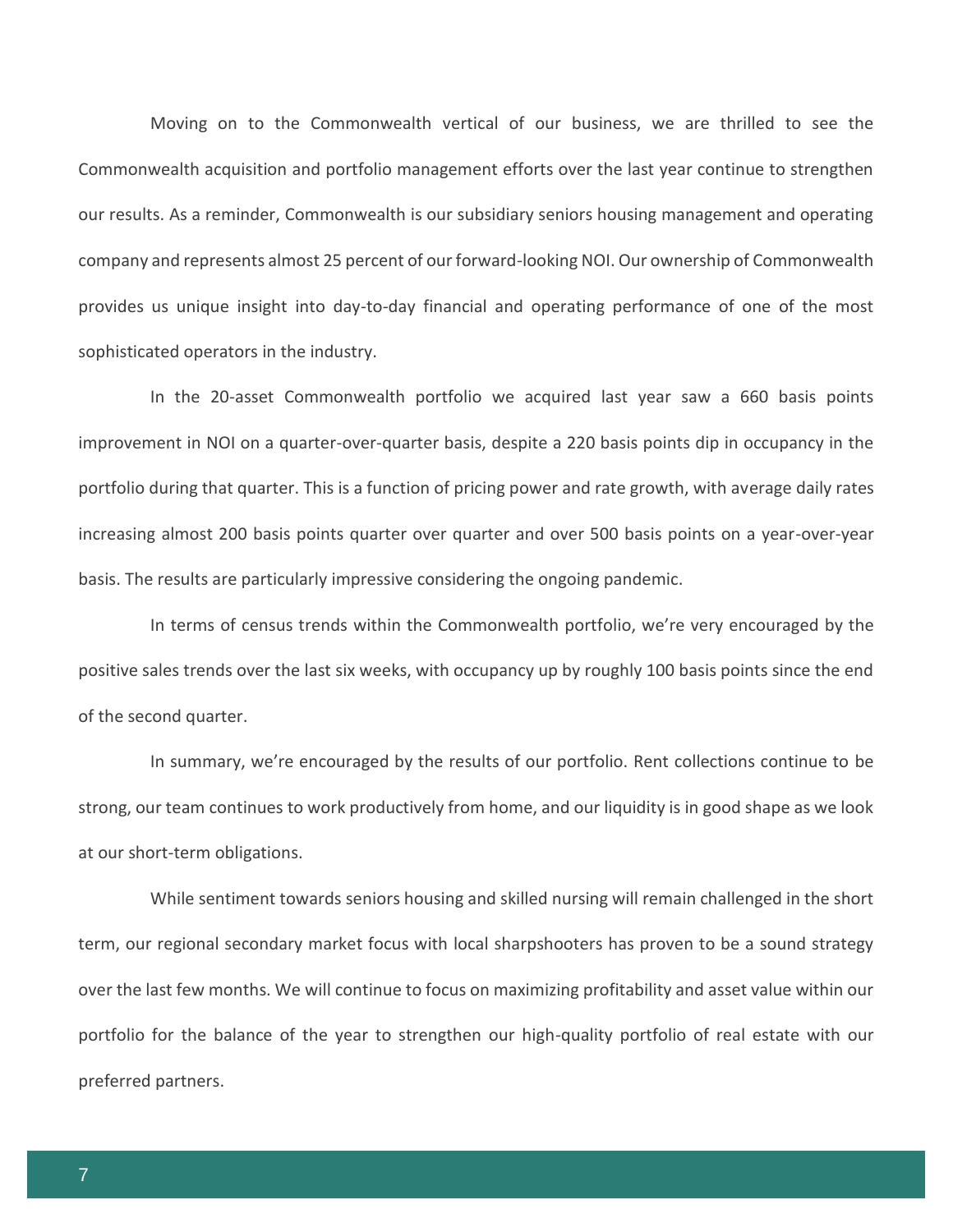Before turning the call back to Scott Higgs to discuss our financial performance for the quarter, I do want to highlight a couple of awards Commonwealth has received over the last couple of months.

Commonwealth was certified as a Great Place to Work by the Great Place to Work Institute for the second year in a row and was also recently recognized as one of Argentum's Best of the Best for one of its innovative programs. We continue to be very excited about our relationship with the Commonwealth team and look forward to continued success.

And with that, I'll pass it to Scott.

#### **Scott Higgs**

Thank you, Scott. For the quarter ending June 30th, FFO was \$0.19 per share and AFFO was \$0.17 per share. Excluding the impact of COVID-19 and severance costs for the three-month period, FFO was \$0.21 and AFFO was \$0.19 per common share.

As we discussed in May, in the second quarter we announced a series of initiatives to strengthen our liquidity position and preserve cash. To stay ahead of the curve and maintain flexibility, we announced the suspension of the dividend to common shareholders as of April 1, 2020. The dividend suspension will result in approximately \$41 million of gross cash preserved on an annual basis.

To further enhance our liquidity position, we took immediate cost-reduction measures, including the suspension of executive team cash bonuses, personnel cutbacks, and other G&A reductions. All these cost-cutting measures are anticipated to result in approximately \$2.5 million to \$3 million of cost savings in 2020 and we have started to see the impact in the second quarter results. And we have also curtailed and deferred nonessential capital expenditures, which will result in an additional \$2.5 million to \$3 million in cash savings.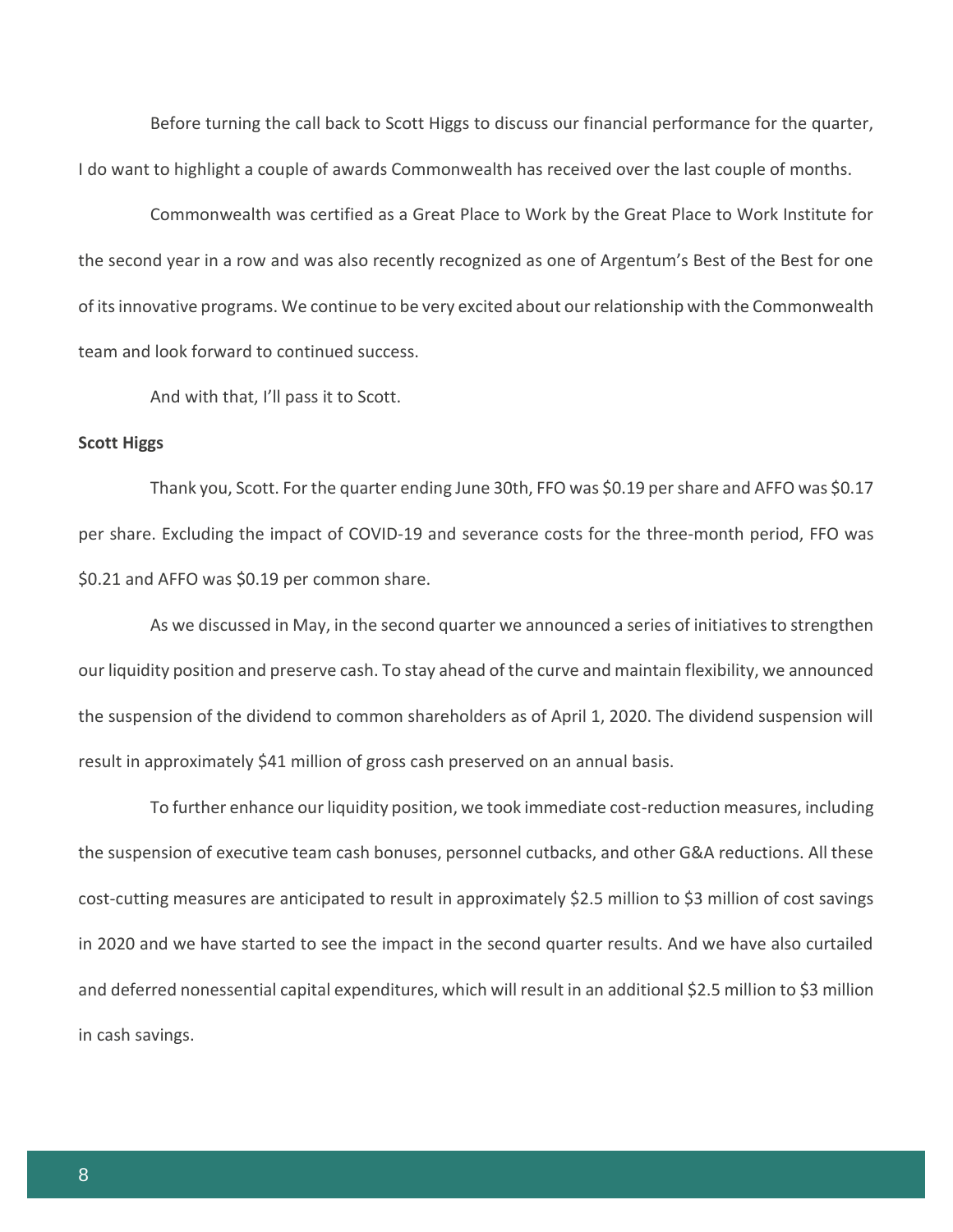We continue to analyze additional liquidity measures, including the possible sale of assets. With the refinancings completed in the first half of the year, we have dealt with the majority of our near-term current obligation. The remaining current obligations contain company-controlled extension options at no cost. Assuming we exercise our extension options, we have only 3 percent of our total debt maturing over the next 12 months.

In addition to laddering our maturities, we have been very active throughout the first half of the year in the refinancing markets. Our refinancing activity year to date has allowed us to create almost \$1 million in year one cash savings through lower rates and interest-only periods.

We continue to work closely on other refinancing options throughout our debt stack that are projected to yield at least another \$1 million in cash savings. We have on a consolidated basis reduced our average cost of borrowing by approximately 35 basis points since the end of 2019.

Given the uncertainty in the marketplace, I want to spend a few moments on rental revenue collections. As a percentage of gross rents due, our collections remain consistent at approximately 94 percent for the months of May, June, and July, up from our trough month in the second quarter of April at 88 percent.

Breaking this down a bit further, collections in our consolidated shop portfolio were approximately 99 percent, collections in our MOB portfolio were approximately 93 percent, and collections in our triple-net portfolio were approximately 85 percent. As of today, our August rental revenue collections remain in line with July.

Further, in the second quarter, given the pandemic and the impact in our business lines, we have increased the risk factors in our valuation models, which in turn caused a lowering in value of our investment properties and increased reserves on loans receivable.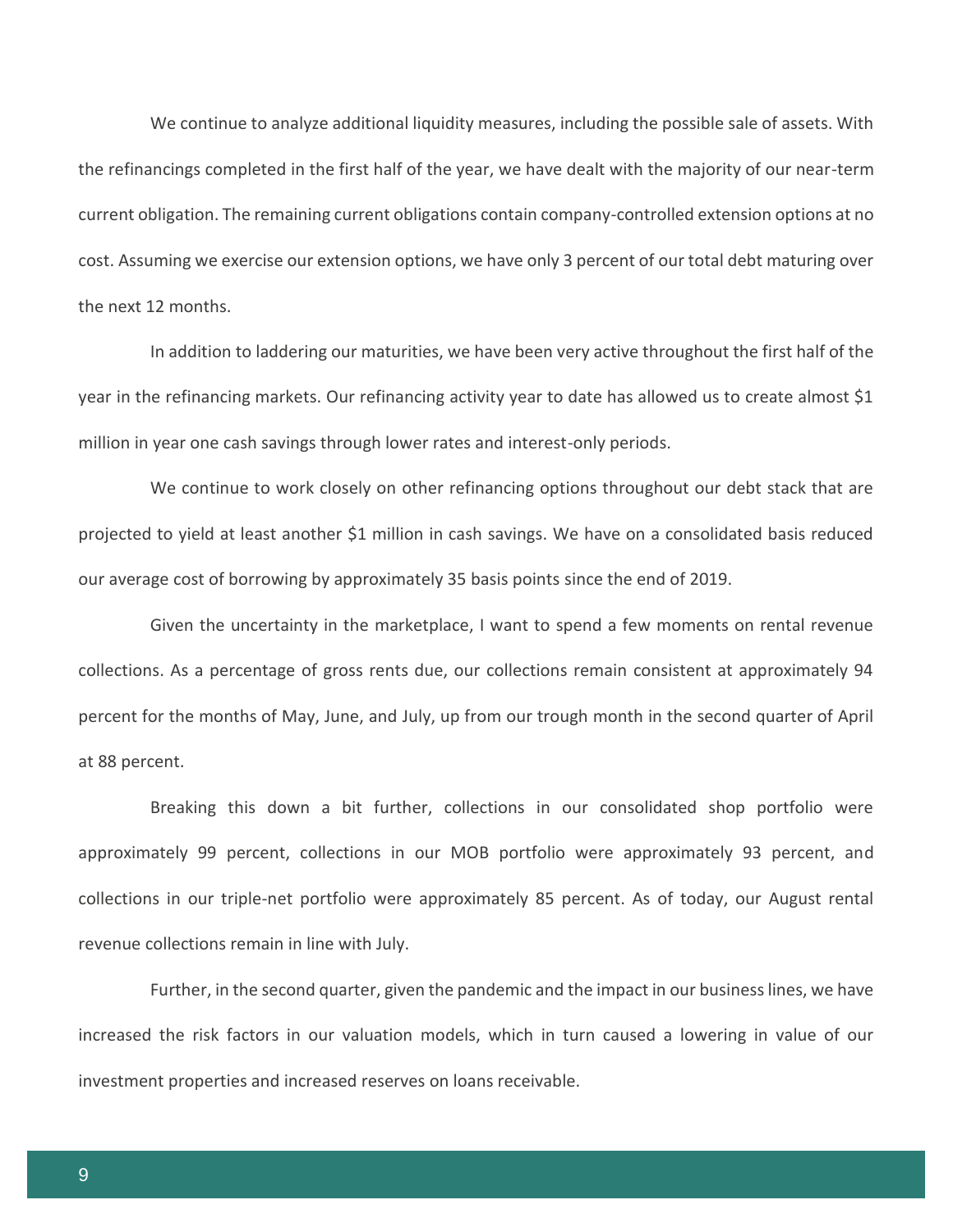With that, I'll pass it over to Adlai to discuss our portfolio performance for the quarter and additional details on the upcoming MOB portfolio transition to JLL.

**Adlai Chester** — Chief Investment Officer, Invesque Inc.

Thanks, Scott. As of March 31st, our stabilized triple-net portfolio remained consistent in terms of coverage and occupancy with previous quarters.

On a trailing 12-month basis, our EBITDAR and EBITDARM coverage ratios were 1.2 times and 1.5 times, respectively. Our trailing 12-month occupancy as of March 31st stood at 85 percent for our triple-net assets and 87 percent for our stabilized shop assets.

For the medical office portfolio, stabilized occupancy stood at 87 percent. As of June 30th, our trailing 12-month and trailing 3-month occupancy for our stabilized shop assets stood at 86 percent and 83 percent, respectively, while our medical office portfolio stabilized occupancy stood at 86 percent. While we do not have complete Q2 coverage and occupancy numbers to report for our triple-net portfolio, it is our expectation that these numbers will trend down in light of the effects of COVID on the industry and our portfolio.

As we noted last quarter, portfolio management is and continues to be a key focus for Invesque. We are excited to announce that we are in the final stages of transitioning the management of our MOB portfolio in the United States and Canada to JLL. Mohawk, JLL, and Invesque have all been working together over the last few months to ensure a smooth transition in the third quarter.

As a reminder, we entered the MOB space with Mohawk acquisition over two years ago. We have continued to grow the portfolio since the Mohawk acquisition by extending further into the US. Today, our MOB portfolio is comprised of 15 assets, representing approximately 578,000 square feet of space across Canada and the US.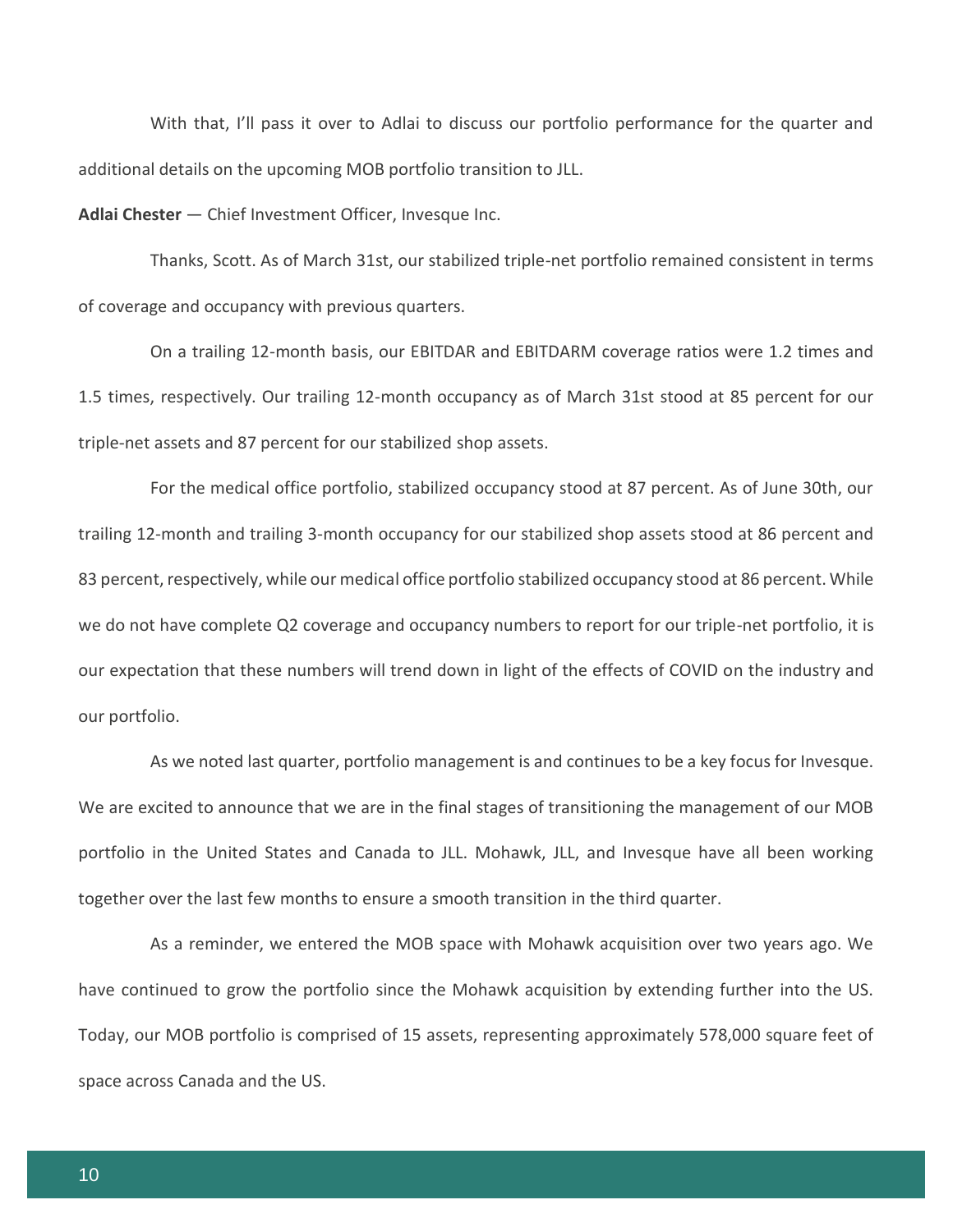As we execute on our portfolio management initiative for 2020, our main goal is to ensure that we have the right partner in place for every single property in our portfolio. As we look at the MOB portfolio, we concluded that now is the right time to bring in a larger, more institutional property manager with global reach and scale.

JLL is one of the leading property management companies in the world with over 4.6 billion square feet under management. We believe that their robust platform, global reach, and top-notch leasing services will allow us to maximize profitability going forward. The breadth of their relationships and capital markets capabilities will also provide us proprietary market cover around the transaction and financing markets in North America.

We have announced several partner transitions over the last few quarters and continue to prioritize our asset management initiative. This initiative could lead to additional partner transitions during the remainder of 2020. Two areas of focus in active discussions are with Symphony and Bridgemoor. In both cases, we are working through interim COVID-19 relief, as well as possible long-term restructurings of their current leases.

These two portfolios have been hit hard by the pandemic, which has resulted in significant decreases in occupancy and increases in operating expenses. It is still too early to tell exactly how these restructures will play out. We continue to explore all options, including a potential rent reduction, a retenanting of the portfolios, a sale of certain properties, or a combination of the three options. We will report back to you once we have more to share on these topics in the coming quarters.

Year to date, we have two operators with rent deferrals in place for our entire triple-net portfolio. In the case of Symphony, we granted a rent deferral of 50 percent for the month of April and 25 percent for the months of May, June, July, and August. In addition, we granted one other operator in our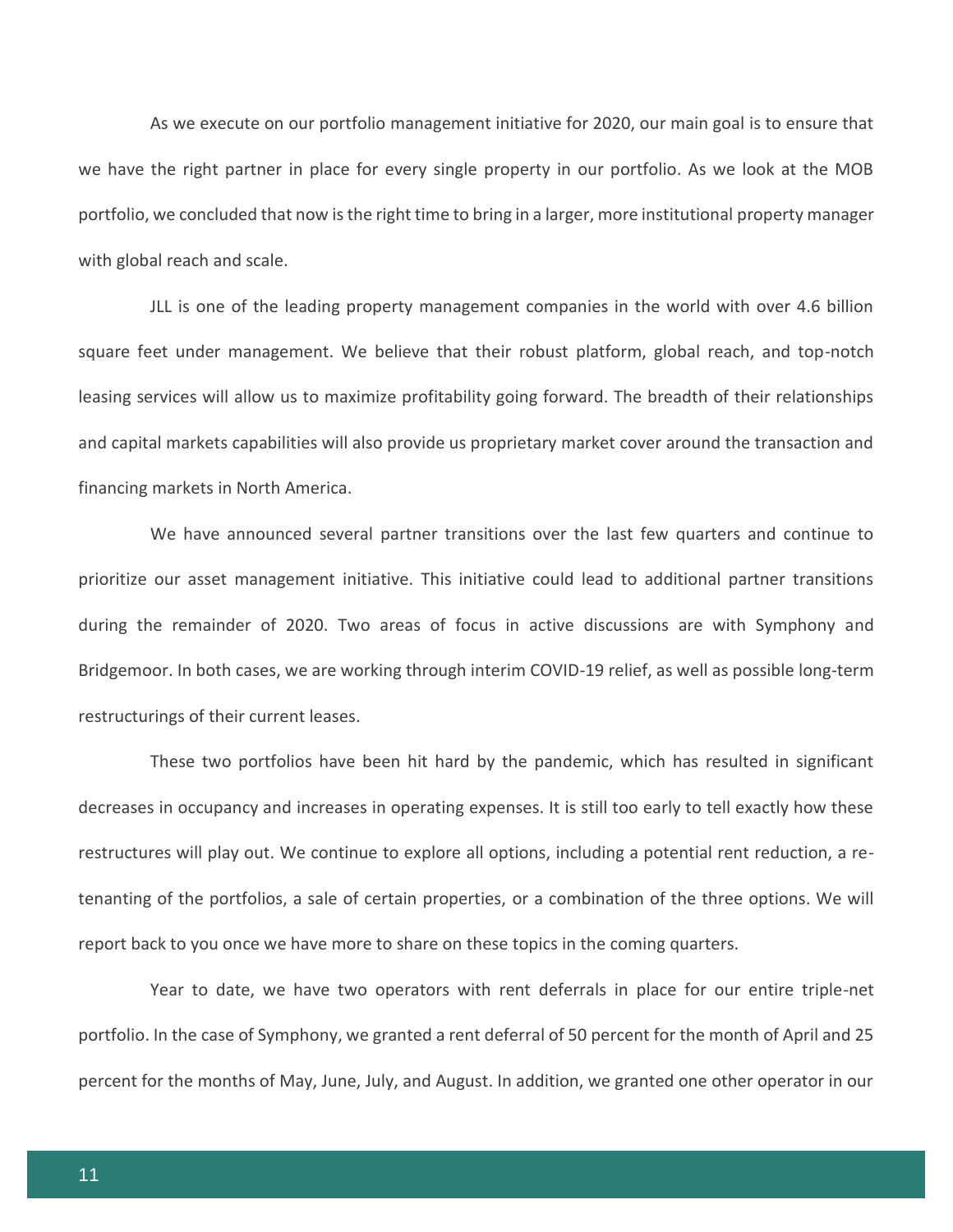portfolio a rent deferral of 25 percent for the month of May. This deferral is currently being paid to us in equal monthly installments from June 2020 through May 2021.

Our pipeline on the acquisition and development front remains light as the COVID-19 pandemic continues to significantly impact the United States and our industry specifically. As mentioned last quarter, transactions that we are likely to pursue over the next few months will be limited to those that we are already under contract with, or with existing relationships and with other preferred partners.

With that, we will now open the line for questions.

## **Q&A**

#### **Operator**

At this time, ladies and gentlemen, if you would like to ask a question, please go ahead and press \*, then the number 1 on your telephone keypad. If you would like to withdraw your question, you may press the # key. Again, that is \*, then 1 to ask a question.

Your first question today comes from the line of Sriram Sheraz (phon) of BMO. Please proceed with your question.

#### **Sriram Sheraz** — BMO

Hey, guys. Good morning, and thanks for time this morning. My question's primarily around the G&A expense related to the pandemic. So I know you incurred about \$930,000 in Q2. What's the broad guidance going forward? What do you expect to incur?

## **Scott Higgs**

Thanks for that.

#### **Scott White**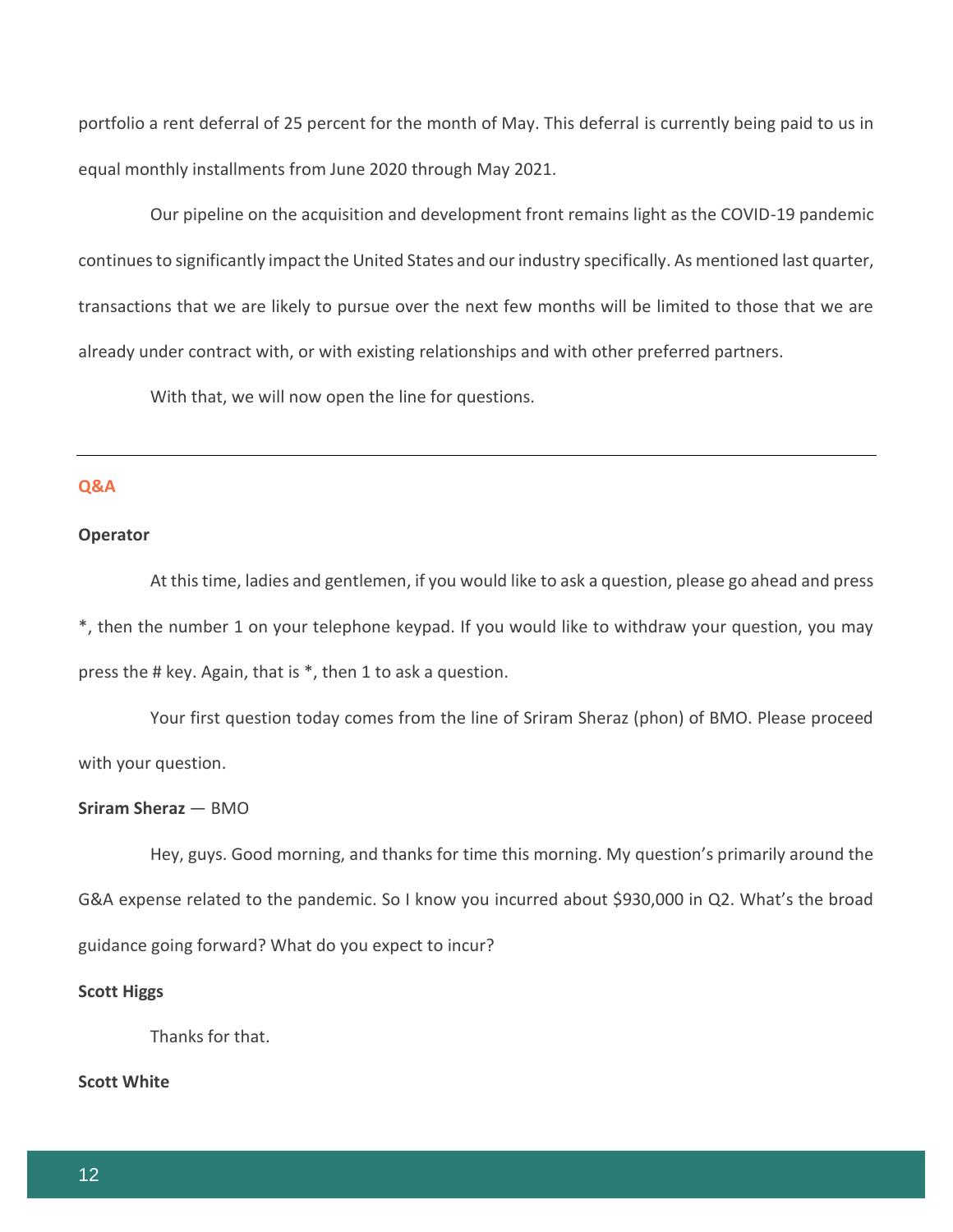Go ahead, Scott.

#### **Scott Higgs**

Yeah. So I think in terms of a run rate and in terms of quarterly savings, I think it's a pretty fair run rate what you saw in Q2 in terms of cash G&A, yep.

#### **Sriram Sheraz**

Perfect. And probably when I'm thinking about, so you know the bad debt expense that came out this quarter in terms of \$1.4 million, do you expect that to kind of go up in the future? And how do you think about that?

## **Scott White**

Yeah—

#### **Scott Higgs**

So yeah, this is Scott Higgs. So the—look, I think it's going to depend on what happens in the marketplace. And every quarter we evaluate our risk evaluation models and our collectability model. And it's facts and circumstances based on those specific situations and those points in time, so it's hard to predict exactly what's going to happen with that over the course of time, but certainly something we're very focused on.

## **Sriram Sheraz**

Thanks, Scott. That's good colour. Thanks so much for that. That's all for me. I'll turn it back.

## **Operator**

Your next question today comes from the line of Chris Couprie of CIBC. Please proceed with your question.

**Chris Couprie** — CIBC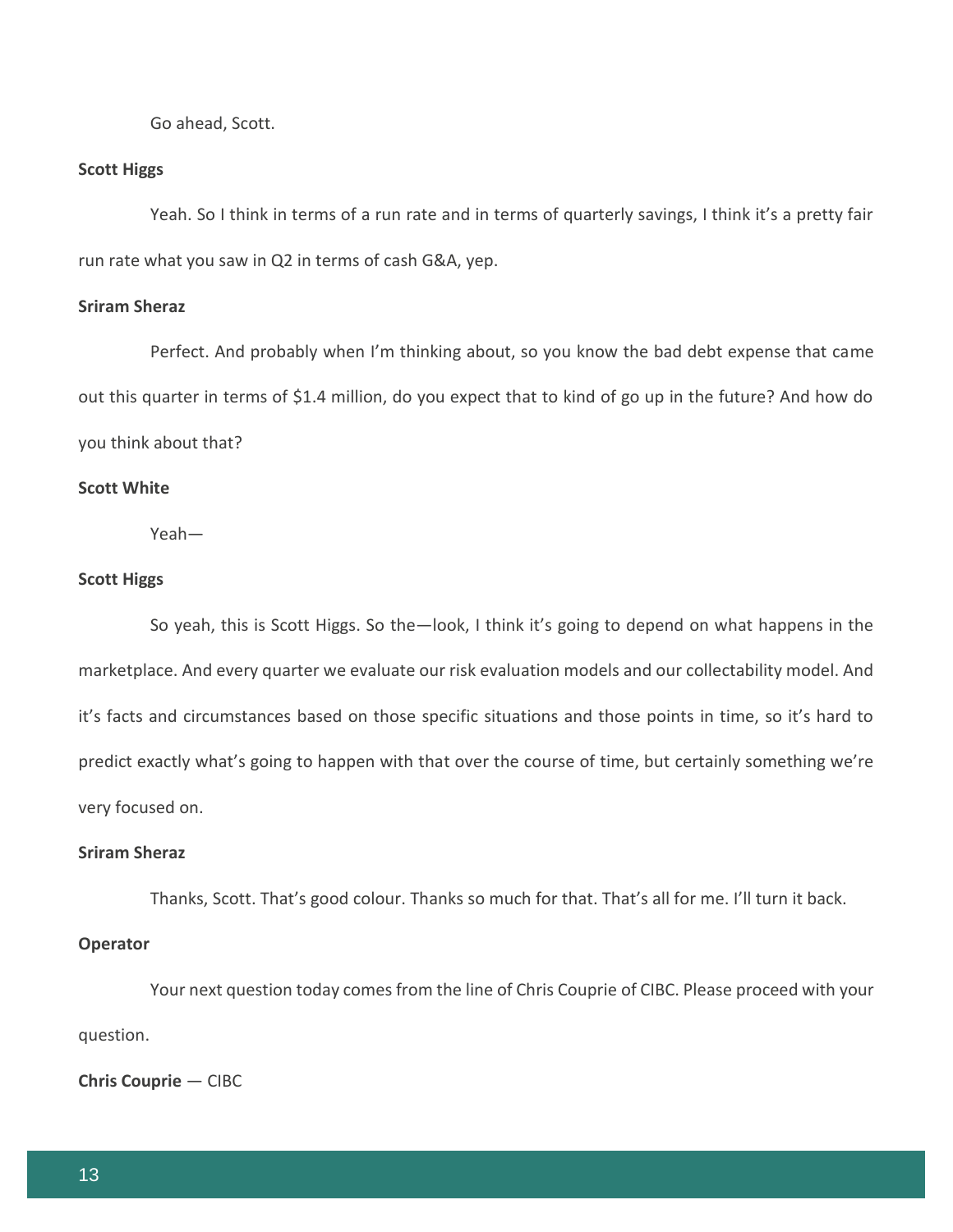Good morning.

#### **Scott White**

Good morning, Chris.

## **Chris Couprie**

Hey. Just a quick question following up to the prior one. Was that bad debt expense all kind of tied to the deferrals that were granted in the quarter?

#### **Scott Higgs**

Yes.

## **Scott White**

Higgs, you want to take it?

#### **Chris Couprie**

It was? Okay. And then just you're discussing talks that you're having with Symphony and Bridgemoor. I'm just wondering if you can give us some colour as to what's some of the thinking happening right now on that front?

## **Scott White**

Hey. Hi, Chris. It's Scott White. With regards to both of those operators, it's consistent with the plan that we put in place at the end of last year as part of our strategic plan heading into 2020. Our goal was to look at our portfolio holistically, step back and say, hey, you've grown this portfolio now incredibly fast. Do you have all the right operators and the right facilities? Does the portfolio as a whole make sense in terms of maximizing value?

And as part of that you saw earlier in the year we made a couple of transitions of operators because we made the assessment that these might not have been the best operators for those facilities.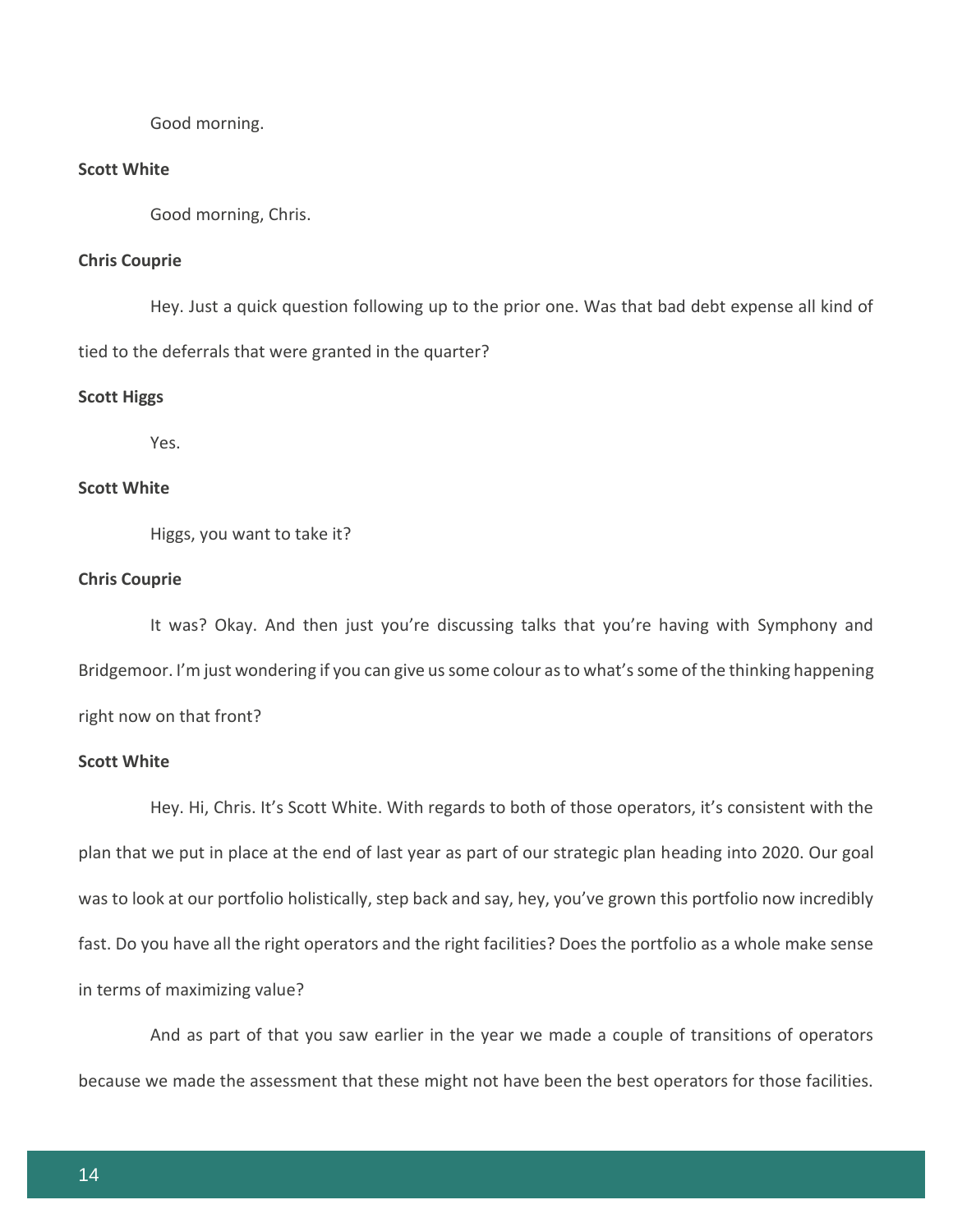And that continues with our announcement today about the change in the medical office building portfolio.

Similarly, as we look at the Symphony and Bridgemoor portfolios, we're assessing if those are the right operators, if we've set them up correctly for long-term success. Our goal is to maximize the value of those assets, and we're going to look at a whole bunch of different things. It's real time. There's nothing that we've agreed to because, obviously, we would have announced that. It's a real-time discussion right now, and I think what has transpired as a result of the pandemic has really put a magnifying glass on it.

There's no doubt that the skilled nursing industry across the United States has been challenged by the pandemic and the implications of it. And that has really caused us to step back and talk to our operators and try to be good partners and figure out, A, how can we be helpful in the short term because it's in everyone's best interest that we make sure that these facilities continue to operate, they operate efficiently, and they provide the appropriate care for each of our residents and staff.

And then as you get sort of to the other side, as I like to call it, you think about how do you set these assets up for long-term success. And that's what we're doing with both the Symphony portfolio and the Bridgemoor portfolio.

## **Chris Couprie**

I don't have the numbers in front of me, but was there any adjustment to fair value of investment properties this quarter tied to either of those two operators?

#### **Scott White**

Higgs?

## **Scott Higgs**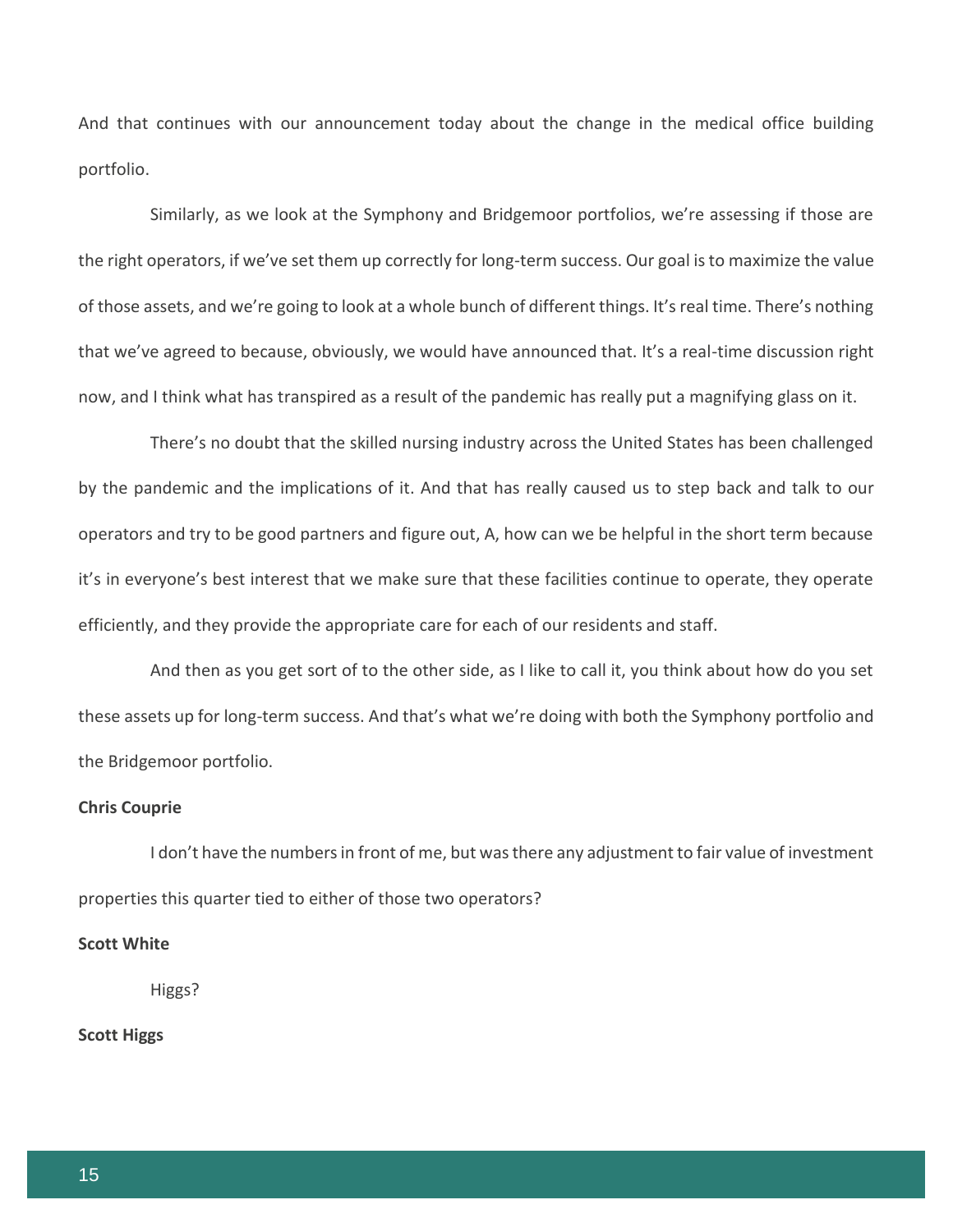So we don't really comment specifically on individual portfolios. But what I'd say to that, Chris, is again, as we look at the risk models associated with particularly what's going on with the pandemic and we look at just risks associated with cash flows and cap rates and so forth, we did adjust those this quarter, I would say, more broadly than specifically.

But as Scott mentioned, skilled nursing in particular has been challenged here and we recognize that in terms of the risk profile and our valuation model.

#### **Chris Couprie**

Got it. Understood. Then just last question for me just with respect to the Commonwealth portfolio. Can you maybe give some colour as to where the shop portfolio ended the quarter on an occupancy basis? And maybe how it's trended subsequent to quarter-end?

#### **Scott White**

Yeah. So with regards to when we talk about the Commonwealth portfolio, the shop portfolio, as we know, the Commonwealth portfolio has actually been one of the stronger performers in our portfolio. There's no doubt that they have been impacted by COVID. But what's fascinating as you watch some of your stronger operators is they've found ways to navigate it, first, in terms of expense control, second, in terms of ability to push pricing, which is somewhat fascinating as you think about the world we're in and you query the ability to be able to push the pricing.

There's no doubt that occupancy was impacted over the course of the quarter. However, we made up for it—or the Commonwealth team made up for it through pricing: some of it pricing related to COVID expenses, some of it just looking at their overall pricing strategy.

And what's interesting about that is that pre-dated COVID. As we met with the team earlier in the year and we laid out our strategic plan for the year, the Commonwealth team had a very clear plan,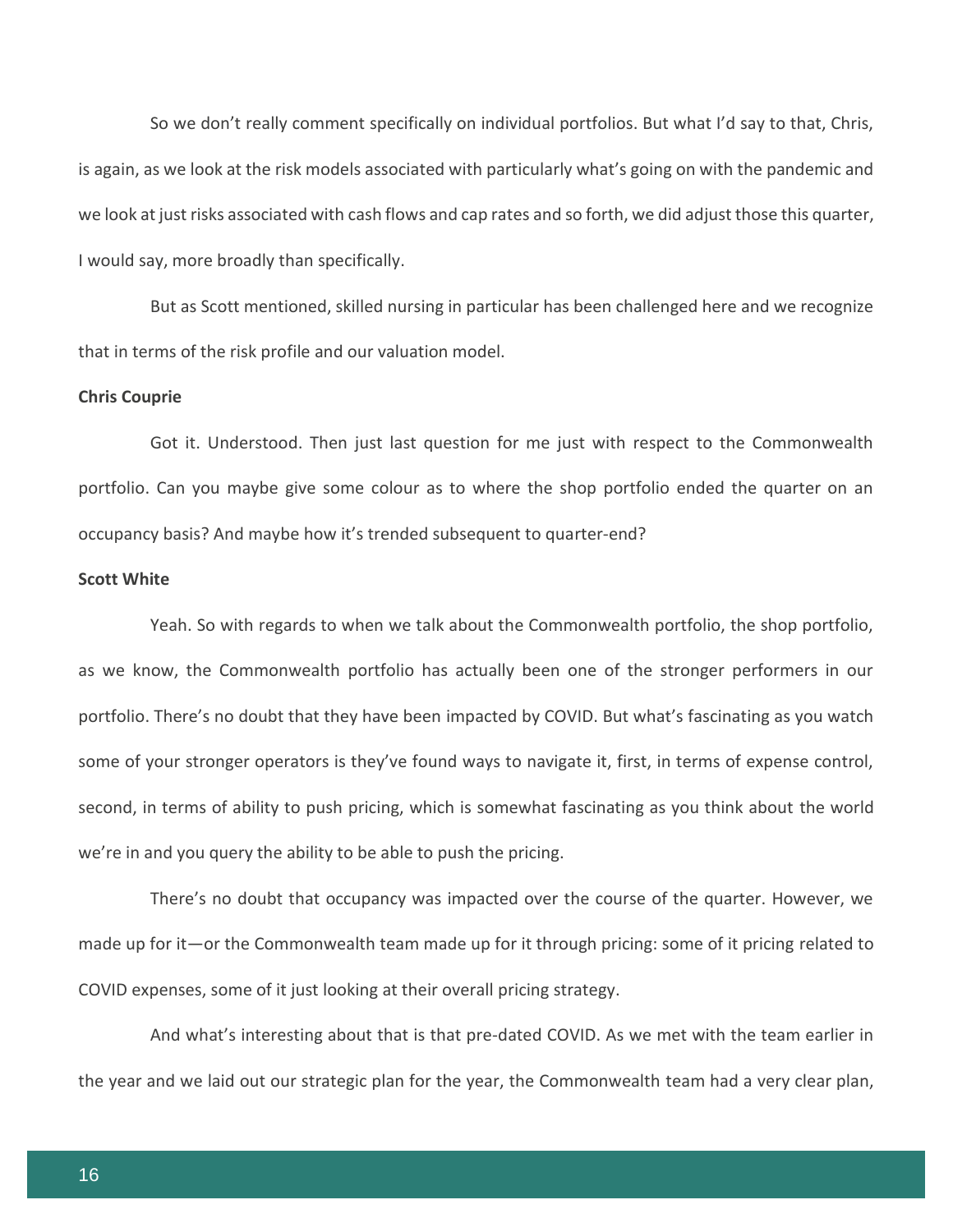so a look at their pricing strategy and make sure that they were maximizing value. So specifically as it relates to the quarter—and we mentioned some of these numbers in the call—the occupancy was down a little bit; pricing was up to make up for it.

If you step back outside of the Commonwealth portfolio and look at the shop portfolio across the board, there's no doubt occupancy was impacted fairly meaningfully earlier in the quarter. Yet over the last few weeks—and I know you asked specifically about post the quarter—we have seen a considerable slowing in occupancy declines. We've seen a considerable increase in new visits to facilities. So we think it's just a matter of time, and I don't think it's a long time before we do see a return to the appropriate occupancy levels.

## **Chris Couprie**

Thanks. I'll turn it back.

## **Scott White**

Great. Thanks.

#### **Operator**

And I will now turn the call back to the presenters for any further remarks.

## **Scott White**

Well, great. Thanks so much. We appreciate everyone joining us this quarter. And we wish you all a safe and healthy quarter ahead, and we look forward to talking to you next quarter. Thank you so much.

Take care. Bye-bye.

## **Operator**